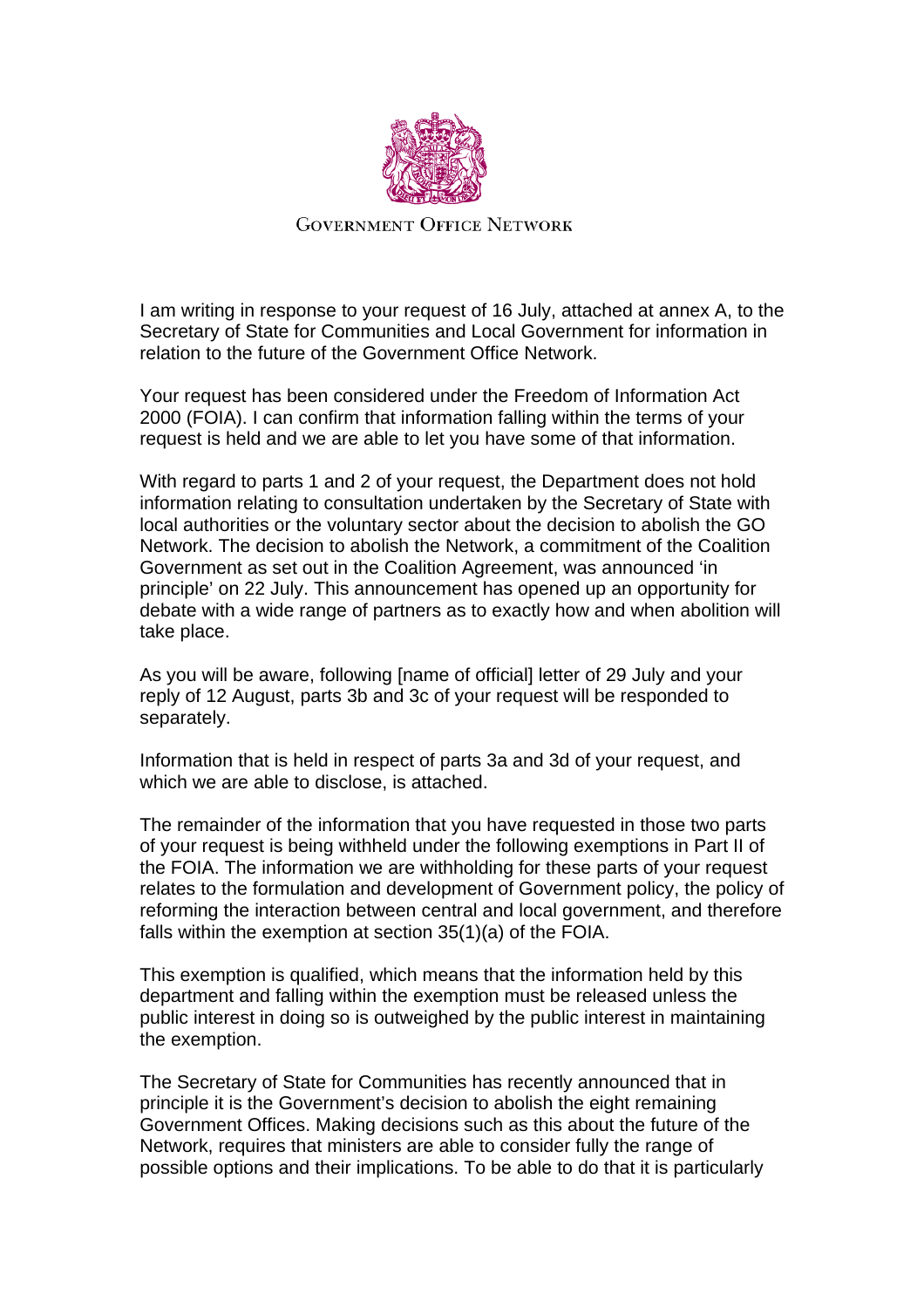important that they have private thinking space in which they can ask for and receive full and frank impartial advice from officials on the range of possible options and can then weigh up the pros, cons and all implications before reaching a decision.

On balance we consider that the public interest in maintaining the exemption at section 35(1)(a) outweighs that in disclosing the information at this particular time, as the final decision about how best to achieve the necessary interaction between local and central government is yet to be fully determined. Accordingly we are withholding the information you have requested.

Some of the information falling within part 3a of your request relates to communications between ministers and therefore additionally falls within the exemption at section 35(1)(b) of the FOIA. This exemption is also subject to the public interest.

We consider that the arguments set out in this response to your request in respect of the public interest relating to section 35(1)(a) apply equally to the information falling within the exemption at section 35(1)(b) and that the public interest is therefore best served by maintaining that exemption too in this case. Please see annex B which explains the public interest considerations in more detail.

Statistical information is not covered by the s.35(1)(a) exemption. It is also stated in s.35(4) that regard should be had to the public interest in releasing factual information which has been used or is intended to be used to make policy decisions. As an announcement has been made on the Government's intention in principle, we are therefore content to release the factual and statistical information falling within the scope of your requests at 3a and 3d and this is attached at annex C & D respectively.

With regard to part 4 of your request, we have interpreted this as evidence of all diary appointments where the Secretary of State has discussed the future of the GO Network. We are able to provide you with the information held and this is attached at annex E.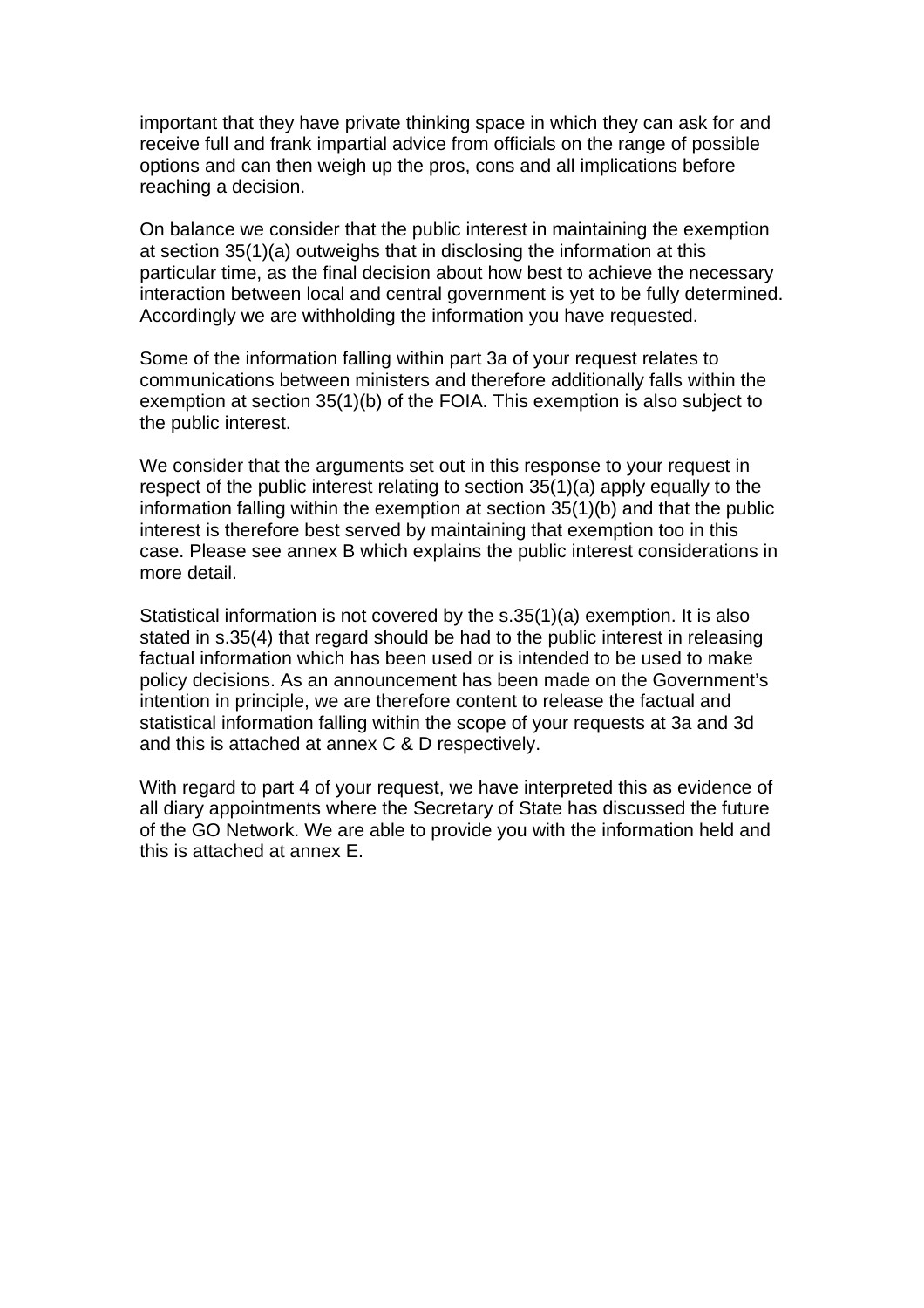Rt. Hon. Eric Pickles Secretary of State for Communities and Local Government Eland House Bressenden Place London SW1E 5DU

Dear Mr Pickles

## **Freedom of Information Act (FOIA) Request for information**

I am writing to request the disclosure of information under the Freedom of Information Act in relation to the future of the Government Office Network (GON).

Please can you send me the following:

- 1. Evidence of which local authorities you consulted with regarding whether to abolish the GON, and copies of their input to the consultation.
- 2. Evidence of which voluntary sector organisations you consulted with regarding whether to abolish the GON, and copies of their input to the consultation.
- 3. The minutes of:
	- a) any meetings at which you discussed the future of the GON, and any reports, papers or internal correspondence dealing with this issue (this should include meetings, papers and correspondence from Cabinet meetings, meetings between yourself and civil servants, board members and ministerial or other Government colleagues)
	- b) any meetings at which any civil servants within the Department for Communities and Local Government (DCLG), including within the GON, discussed the future of the Network, and any reports, papers or internal correspondence dealing with this issue
	- c) any meetings between representatives of government departments – whether civil servants, ministers or board members – which discussed the future of the GON, and any reports, papers or internal correspondence dealing with this issue
	- d) all meetings of the GO Sponsorship Board which discussed the future of the GON, and any reports, papers or internal correspondence emanating from the Sponsorship Board and dealing with this issue.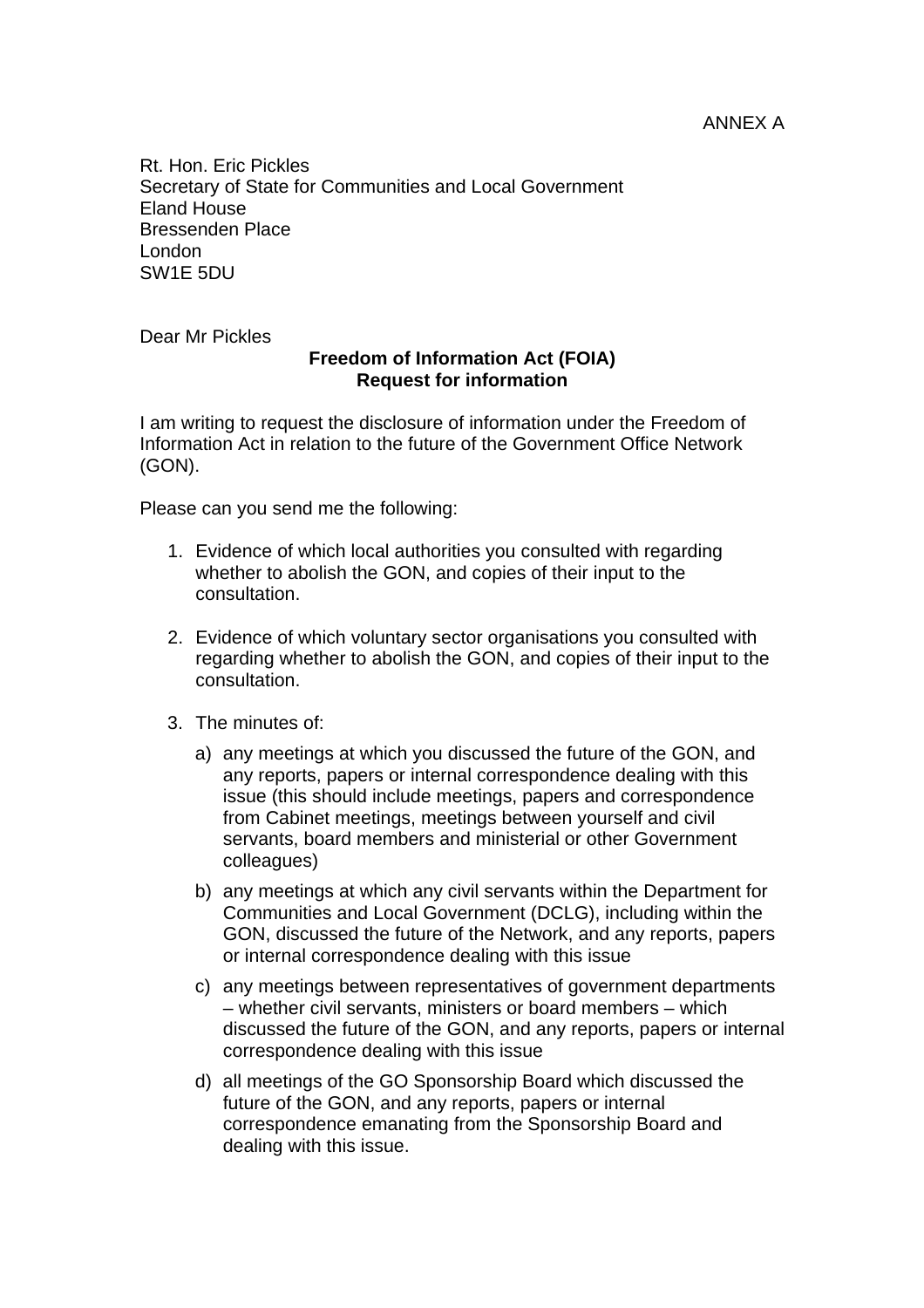4. Evidence of all diary appointments which can be retrieved which discussed the future of the GON.

If any of this information is already in the public domain, please can you direct me to it, with page references and URLs if necessary.

If the release of any of this information is prohibited on the grounds of breach of confidence, I ask that you supply me with copies of the confidentiality agreement and remind you that information should not be treated as confidential if such an agreement has not been signed.

If you choose to rely on either sections 35 or 36 relating to the development of government policy or the effective conduct of public affairs, I would remind you that the Information Commissioner sets a very high standard of proof that releasing information will fulfil the criteria of the exemptions when weighed against the public interest in the information being released.

Thank you in advance.